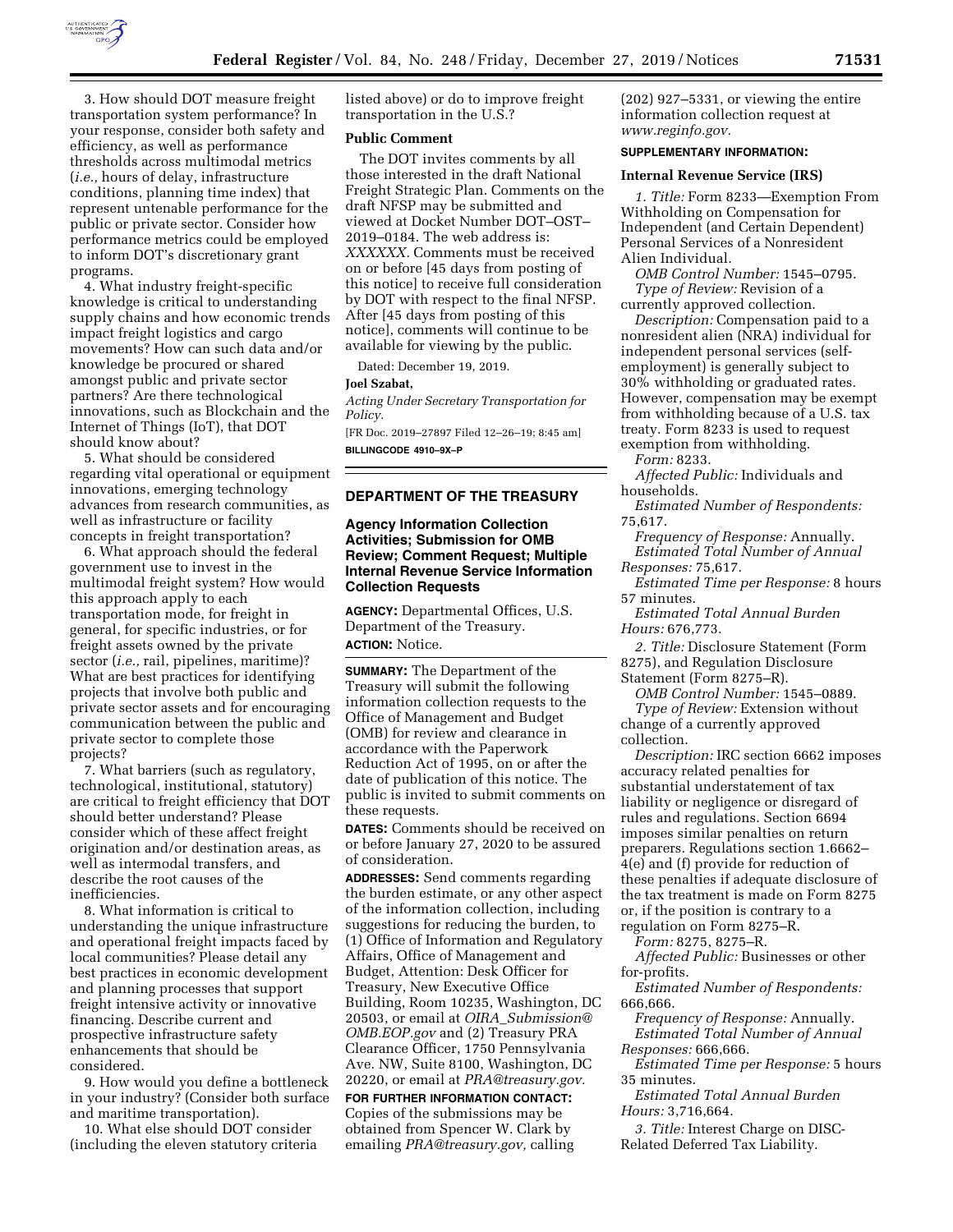*OMB Control Number:* 1545–0939. *Type of Review:* Extension without change of a currently approved collection.

*Description:* Shareholders of Interest Charge Domestic International Sales Corporations (IC–DISCs) use Form 8404 to figure and report an interest charge on their DISC-related deferred tax liability. The interest charge is required by Internal Revenue Code section 995(f). IRS uses Form 8404 to determine whether the shareholder has correctly figured and paid the interest charge on a timely basis.

*Form:* 8404.

*Affected Public:* Businesses or other for-profits.

*Estimated Number of Respondents:*  2,000.

*Frequency of Response:* Annually. *Estimated Total Number of Annual Responses:* 2,000.

*Estimated Time per Response:* 7 hours 48 minutes.

*Estimated Total Annual Burden Hours:* 15,580.

*4. Title:* Regulations Governing the Performance of Actuarial Services under the Employee Retirement Income Security Act of 1974 (20 CFR 901).

*OMB Control Number:* 1545–0951.

*Type of Review:* Revision of a currently approved collection.

*Description:* The information relates to the granting of enrollment status to actuaries admitted (licensed) by the Joint Board for the Enrollment of Actuaries to perform actuarial services under the Employee Retirement Income Security Act of 1974. Form 5434 is used to apply for enrollment to perform actuarial services and Form 5434–A is used to renew enrollment every three years to perform actuarial services under (ERISA). The information is used by the Joint Board for the Enrollment of Actuaries to determine the eligibility of the applicant to perform actuarial services. The regulations require that records be kept that verify satisfaction of *Responses:* 2,750. requirements, and certificates of

completion education requirements. *Form:* 5434, 5434–A.

*Affected Public:* Individuals and households.

*Estimated Number of Respondents:*  6,166.

*Frequency of Response:* Annually. *Estimated Total Number of Annual Responses:* 6,166.

*Estimated Time per Response:* 18 minutes.

*Estimated Total Annual Burden Hours:* 1,900.

*5. Title:* Generation-Skipping Transfer Tax Return for Distributions.

*OMB Control Number:* 1545–1144.

*Type of Review:* Extension without change of a currently approved collection.

*Description:* Form 706–GS(D) is used by distributees to compute and report the Federal Generation Skipping Transfer tax imposed by IRC section 2601. IRS uses the information to enforce this tax and to verify that the tax has been properly computed. The distributee will file a single Form 706 GS(D) annually and will report on it all taxable distributions from any trust received during the year. An individual will not file Form 706 GS(D) for any year in which he/she received no taxable distributions.

*Form:* 706 GS(D).

*Affected Public:* Individuals and households.

*Estimated Number of Respondents:*  1,000.

*Frequency of Response:* Annually. *Estimated Total Number of Annual Responses:* 1,000.

*Estimated Time per Response:* 59 minutes.

*Estimated Total Annual Burden Hours:* 980.

*6. Title:* TD 8459—Settlement Funds. *OMB Control Number:* 1545–1299. *Type of Review:* Extension without change of a currently approved collection.

*Description:* The reporting requirements affect taxpayers that are qualified settlement funds; they will be required to file income tax returns, estimated income tax returns, and withholding tax returns. The information will facilitate taxpayer

examinations.

*Form:* None.

*Affected Public:* Businesses or other for-profits.

*Estimated Number of Respondents:*  1,500.

*Frequency of Response:* Annually, On occasion. *Estimated Total Number of Annual* 

*Estimated Time per Response:* 1 hour 17 minutes.

*Estimated Total Annual Burden Hours:* 3,542.

*7. Title:* Environmental Taxes (26 CFR part 52).

*OMB Control Number:* 1545–1361.

*Type of Review:* Extension without change of a currently approved collection.

*Description:* Section 4681 imposes a tax on ozone-depleting chemicals sold or used by a manufacturer or importer thereof. Section 4681 also imposes a tax on ozone-depleting chemicals sold or used by a manufacturer or importer thereof and imported taxable products

sold or used by an importer thereof. A floor stocks tax is also imposed. Section 4682 provides exemptions and reduced rates of tax for certain uses of ozonedepleting chemicals. These regulations provide reporting and recordkeeping rules and have been codified under 26 CFR part 52.

*Form:* None.

*Affected Public:* Businesses or other for-profits.

*Estimated Number of Respondents:*  150,350.

*Frequency of Response:* On occasion. *Estimated Total Number of Annual* 

*Responses:* 150,350. *Estimated Time per Response:* 30 minutes.

*Estimated Total Annual Burden Hours:* 75,265.

*8. Title:* Excise Taxes on Excess Inclusions of REMIC Residual Interests.

*OMB Control Number:* 1545–1379.

*Type of Review:* Extension without change of a currently approved collection.

*Description:* Form 8831 is used by a real estate mortgage investment conduit (REMIC) to figure its excise tax liability under Code sections 860E(e)(1), 860E(e)(6), and 860E–2(a)(7)(ii). IRS uses the information to determine the correct tax liability of the REMIC.

*Form:* 8831.

*Affected Public:* Businesses or other for-profits.

*Estimated Number of Respondents:*  31.

*Frequency of Response:* On occasion. *Estimated Total Number of Annual Responses:* 31.

*Estimated Time per Response:* 7 hours 38 minutes.

*Estimated Total Annual Burden Hours:* 237.

*9. Title:* Form 1098 Mortgage Interest Statement; TD 8571 (Formerly IA–17– 90) Reporting Requirements for Recipients of Points Paid on Residential Mortgages.

*OMB Control Number:* 1545–1380. *Type of Review:* Revision of a

currently approved collection. *Description:* To encourage compliance with the tax laws relating to the mortgage interest deduction, the regulations require the reporting on Form 1098 of points paid on residential mortgage. Only businesses that receive mortgage interest in the course of a trade or business are affected by this reporting requirement.

*Form:* 1098.

*Affected Public:* Individuals and households, Businesses and other forprofits.

*Estimated Number of Respondents:*  37,644 businesses and 79,394,400 individuals.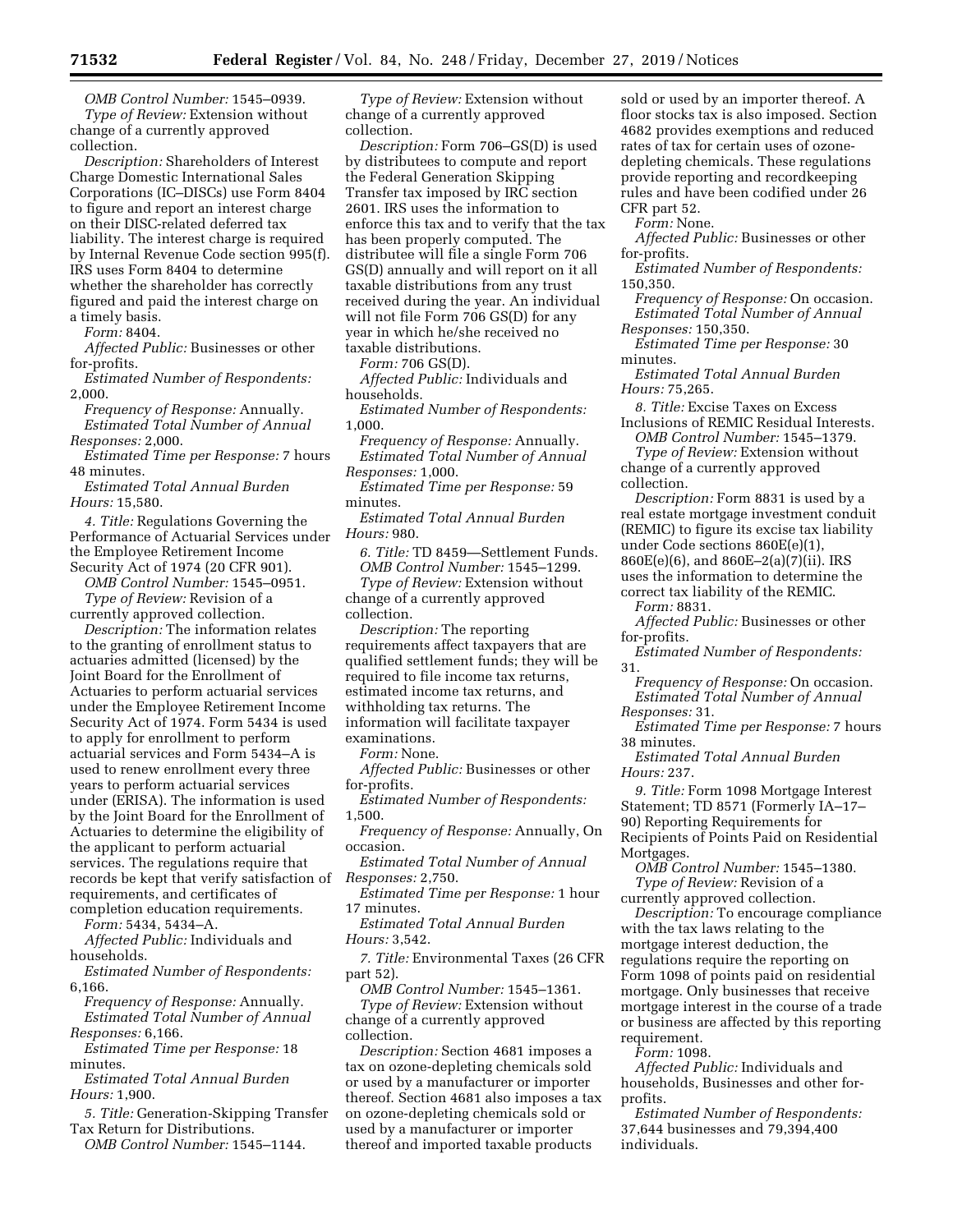*Frequency of Response:* Annually, On occasion.

*Estimated Total Number of Annual Responses:* 1,256,560 for businesses and 79,394,400 for individuals.

*Estimated Time per Response:* 15 minutes.

*Estimated Total Annual Burden Hours:* 20,131,656.

*10. Title:* Debt Instruments with OID; Contingent Payments; Anti-Abuse Rule.

*OMB Control Number:* 1545–1450. *Type of Review:* Extension without change of a currently approved

collection. *Description:* The regulations provide definitions, general rules, and reporting requirements for debt instruments that provide for contingent payments. The regulations also provide definitions, general rules, and recordkeeping requirements for integrated debt instruments.

*Form:* None.

*Affected Public:* Businesses or other for-profits.

*Estimated Number of Respondents:*  180,000.

*Frequency of Response:* Annually. *Estimated Total Number of Annual Responses:* 180,000.

*Estimated Time per Response:* 29 minutes.

*Estimated Total Annual Burden Hours:* 89,000.

*11. Title:* Regulations Under Section 1258 of the Internal Revenue Code of 1986; Netting Rule for Certain

Conversion Transactions (TD 8649). *OMB Control Number:* 1545–1452.

*Type of Review:* Extension without change of a currently approved collection.

*Description:* Section 1258 recharacterizes capital gains from conversion transactions as ordinary income to the extent of the time value element. This regulation provides that certain gains and losses may be netted for purposes of determining the amount of gain recharacterized.

*Form:* None.

*Affected Public:* Businesses or other for-profits.

*Estimated Number of Respondents:*  50,000.

*Frequency of Response:* Annually. *Estimated Total Number of Annual* 

*Responses:* 50,000. *Estimated Time per Response:* 6 minutes.

*Estimated Total Annual Burden Hours:* 5,000.

*12. Title:* LIFO Conformity Requirement.

*OMB Control Number:* 1545–1559. *Type of Review:* Extension without change of a currently approved collection.

*Description:* Revenue Procedure 97– 44 permits automobile dealers that comply with the terms of the revenue procedure to continue using the LIFO (Last-in first-out) inventory method despite previous violations of the LIFO conformity requirements of section 472(c) or (e)(2). Revenue Procedure 98– 46 modifies Revenue Procedure 97–44 by allowing medium-and heavy-duty truck dealers to take advantage of the favorable relief provided in Revenue Procedure 97–44.

*Form:* None.

*Affected Public:* Businesses or other for-profits.

*Estimated Number of Respondents:*  5,000.

*Frequency of Response:* Annually. *Estimated Total Number of Annual Responses:* 5,000.

*Estimated Time per Response:* 20 hours.

*Estimated Total Annual Burden Hours:* 100,000.

*13. Title:* Source of Income from Certain Space and Ocean Activities; Source of Communications Income.

*OMB Control Number:* 1545–1718.

*Type of Review:* Extension without change of a currently approved collection.

*Description:* This document contains final regulations under section 863(d) governing the source of income from certain space and ocean activities. It also contains final regulations under section 863(a), (d), and (e) governing the source of income from certain communications activities. In addition, this document contains final regulations under section 863(a) and (b), amending the regulations in § 1.863–3 to conform those regulations to these final regulations. The final regulations primarily affect persons who derive income from activities conducted in space, or on or under water not within the jurisdiction of a foreign country, possession of the United States, or the United States (in international water). The final regulations also affect persons who derive income from transmission of communications.

*Form:* None.

*Affected Public:* Businesses or other for-profits.

*Estimated Number of Respondents:*  250.

*Frequency of Response:* Annually. *Estimated Total Number of Annual Responses:* 250.

*Estimated Time per Response:* 6 hours.

*Estimated Total Annual Burden Hours:* 1,500.

*14. Title:* Revenue Procedure 2001– 29, Leveraged Leases.

*OMB Control Number:* 1545–1738. *Type of Review:* Extension without change of a currently approved collection.

*Description:* Revenue Procedure 2001–29 sets forth the information and representations required to be furnished by taxpayers in requests for an advance ruling that a leveraged lease transaction is, in fact, a valid lease for federal income tax purposes.

*Form:* None.

*Affected Public:* Businesses or other for-profits.

*Estimated Number of Respondents:*  10.

*Frequency of Response:* On occasion. *Estimated Total Number of Annual Responses:* 10.

*Estimated Time per Response:* 80 hours.

*Estimated Total Annual Burden Hours:* 800.

*15. Title:* Guidance Regarding Deduction and Capitalization of Expenditures.

*OMB Control Number:* 1545–1870.

*Type of Review:* Extension without change of a currently approved collection.

*Description:* Final regulations require that a taxpayer's nonaccrual-experience method must be self-tested against the taxpayer's experience to determine whether the nonaccrual-experience method clearly reflects the taxpayer's experience. The information required to be retained by taxpayers will constitute sufficient documentation for purposes of substantiating a deduction. The information will be used by the agency on audit to determine the taxpayer's entitlement to a deduction. The respondents include taxpayers who engage in certain transactions involving the acquisition of a trade or business or an ownership interest in a legal entity.

*Form:* None.

*Affected Public:* Businesses or other for-profits.

*Estimated Number of Respondents:*  3,000.

*Frequency of Response:* Annually. *Estimated Total Number of Annual* 

*Responses:* 3,000.

*Estimated Time per Response:* 1 hour. *Estimated Total Annual Burden Hours:* 3,000.

*16. Title:* Regulations Governing Practice Before the Internal Revenue Service.

*OMB Control Number:* 1545–1871. *Type of Review:* Extension without change of a currently approved collection.

*Description:* This document contains final regulations revising the regulations governing practice before the Internal